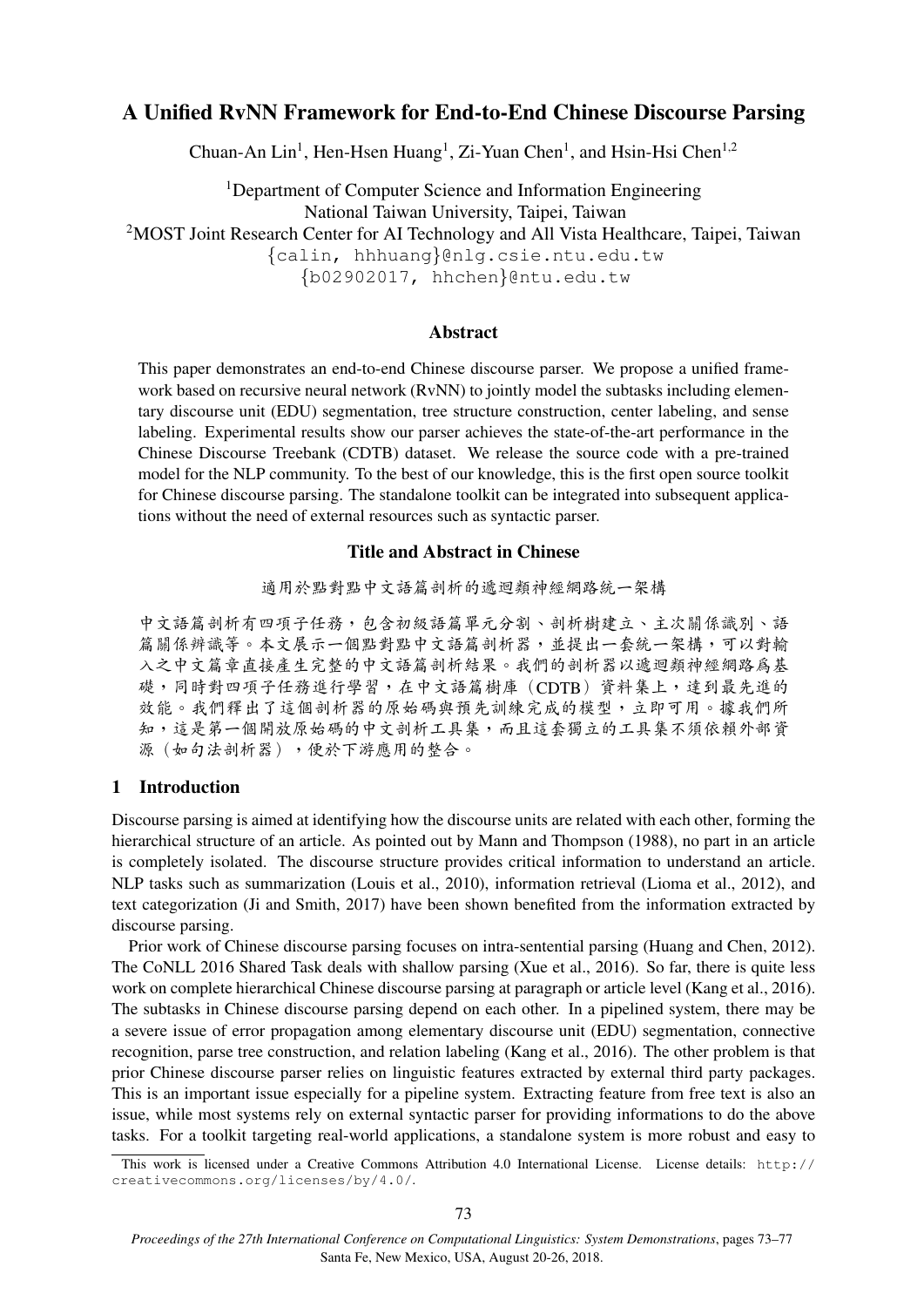deploy. Inspired by [Li et al. \(2014a\)](#page-4-7), in this work we propose an end-to-end Chinese discourse parser that performs EDU segmentation, discourse tree construction, and discourse relation labeling in a unified framework based on recursive neural network (RvNN) proposed by [Goller and Kuchler \(1996\)](#page-4-8). The RvNN model learns to construct the structured output through merging children nodes to parent nodes in the bottom-up fashion. Within the RvNN paradigm, recurrent neural network (RNN) is employed to model the representations from word segments, discourse units, to the whole paragraph. RNN like long short-term memory (LSTM) neural network [\(Hochreiter and Schmidhuber, 1997\)](#page-4-9) is reportedly successful in learning the text representation. In the prediction stage, we use the CKY algorithm to deal with both local and global information during the construction of discourse parse tree, eliminating the gap between the bottom-up approach and top-down annotation schemes.

The contribution of this work is three-fold: (1) We release a ready-to-use toolkit for end-to-end Chinese discourse parsing. To the best of our knowledge, this is the first publicly available toolkit for Chinese discourse parsing.<sup>[1](#page-1-0)</sup> (2) We propose a novel unified RvNN framework for end-to-end discourse parsing. Experimental results show our model achieves the state-of-the-art performance. (3) Without the need for external resources like syntactic parser, our standalone end-to-end parser can be easily integrated into subsequent applications. The open source package can be even adapted to other languages.

The rest of this paper is organized as follows. We present our unified RvNN framework in Section [2.](#page-1-1) In Section [3,](#page-3-0) the performance of our system is evaluated and compared with that of previous work. Section [4](#page-3-1) concludes the remarks.

## <span id="page-1-1"></span>2 System Description

The architecture of our united framework for end-to-end Chinese discourse parsing is shown in Figure [1.](#page-1-2) For a given text, we first segment the text into m text segments  $w^1, w^2, w^3, ..., w^m$  by using punctuation marks as delimiter, where  $\mathbf{w}^i = (w_1^i, \dots, w_{n_j}^i)$  forms the sequence of words in the *i*th text segment. The words are fed into an embedding layer, and  $\mathbf{w}^i$  is then represented as  $\mathbf{e}^i = (e_1^i, \dots, e_{n_j}^i)$ . Then, an LSTM encoder is trained to convert  $e^i$  into the segment representation  $s^i$ , and  $s^1, s^2, s^3, ..., s^m$  serve as the input for the RvNN. Through the RvNN, segments are hierarchically joined to discourse units (DUs) in the bottom-up fashion. Finally, a single discourse parse tree is constructed, and the sense and the centering relations of each join are labeled.



<span id="page-1-2"></span>Figure 1: Architecture of our unified RvNN discourse parser.

<span id="page-1-0"></span><sup>-&</sup>lt;br><sup>1</sup>http://nlg.csie.ntu.edu.tw/nlpresource/cdp/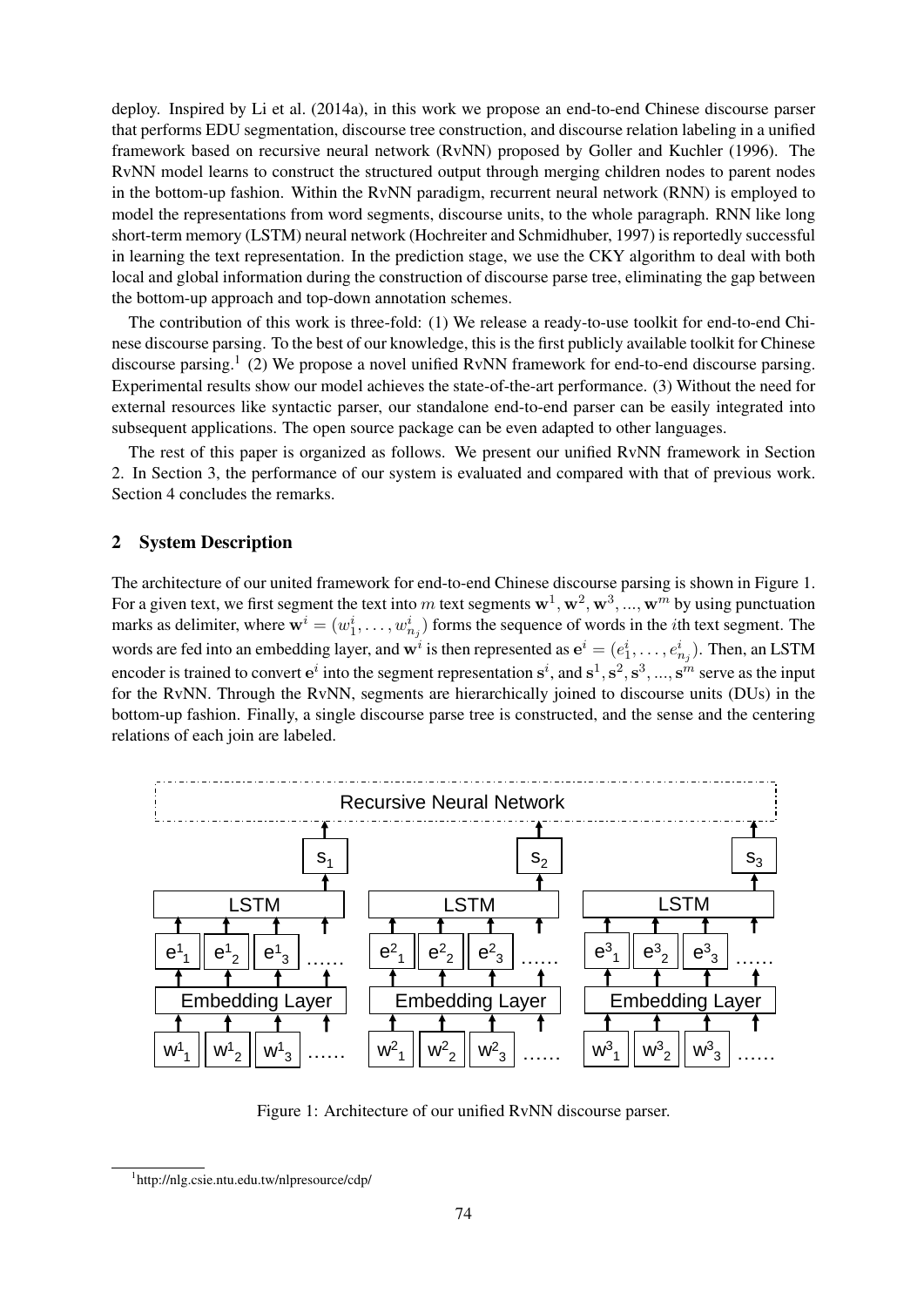

<span id="page-2-0"></span>Figure 2: Tree-LSTM unit used in the recursive neural network.

#### 2.1 Recursive Neural Network

Figure [2](#page-2-0) illustrates the unit in our RvNN based on the Tree-LSTM unit [\(Tai et al., 2015\)](#page-4-10). Given the left and the right inputs (i.e. two text segments or two DUs), the Tree-LSTM composition function produces a representation for the new tree node. The Tree-LSTM unit generalizes the LSTM unit to the treebased input. Similar to LSTM, Tree-LSTM makes use of intermediate states as a pair of an active state representation  $\vec{h}$  and a memory representation  $\vec{c}$ . We use the version similar to [\(Bowman et al., 2016\)](#page-4-11) as the formula:

(1)
$$
\begin{bmatrix} \vec{i} \\ \vec{f}_l \\ \vec{f}_r \\ \vec{g} \end{bmatrix} = \begin{bmatrix} \sigma \\ \sigma \\ \sigma \\ \sigma \\ \tanh \end{bmatrix} \begin{pmatrix} W_{\text{comp}} \\ \vec{h}_s^1 \\ \vec{h}_s^2 \end{pmatrix} + \vec{b}_{\text{comp}} \end{bmatrix}
$$
  
\n(2)
$$
\vec{c} = \vec{f}_l \odot \vec{c}_s^2 + \vec{f}_r \odot \vec{c}_s^1 + \vec{i} \odot \vec{g}
$$
  
\n(3)
$$
\vec{h} = \vec{o} \odot \tanh(\vec{c})
$$

where  $\sigma$  is the sigmoid activation function,  $\odot$  is the element-wise product, and the pairs  $\langle \vec{h}_s^1, \vec{c}_s^1 \rangle$  and  $\langle \vec{h}_s^2, \vec{c}_s^2 \rangle$  are input from its two children tree nodes. The output of Tree-LSTM is the pair  $\langle \vec{h}, \vec{c} \rangle$ . Note that the Tree-LSTM unit is designed for binary tree. We handle the multinuclear with the same scheme as [Kang et al. \(2016\)](#page-4-6).

The representations  $\vec{h}$  and  $\vec{c}$  produced by Tree-LSTM are taken for the following four usages: merge scoring, sense labeling, center labeling, and the input for the upper Tree-LSTM unit. In the prediction stage, the representation will be first sent into the merge scorer to measure the probability of the join of its two children tree nodes:

(4) 
$$
\vec{p_m} = \text{softmax}(W_m \begin{bmatrix} \vec{h} \\ \vec{c} \end{bmatrix} + \vec{b}_m)
$$

The output  $\vec{p}_m$  is a 2-dimensional vector, representing the probabilities of to-merge and not-to-merge.

Similarly, the sense classifier and the center classifier compute the probability distributions  $\vec{p_s}$  and  $\vec{p_c}$ , respectively, as follows:

(5) 
$$
\vec{p_s} = \text{softmax}(W_s \begin{bmatrix} \vec{h} \\ \vec{c} \end{bmatrix} + \vec{b}_s)
$$
  
(6)  $\vec{p_c} = \text{softmax}(W_c \begin{bmatrix} \vec{h} \\ \vec{c} \end{bmatrix} + \vec{b}_c)$ 

For sense labeling,  $\vec{p}_s$  consists of 6 values constituting the probabilities of the following six senses: causality, coordination, transition, explanation, subEDU, and EDU. Our end-to-end parser constructs the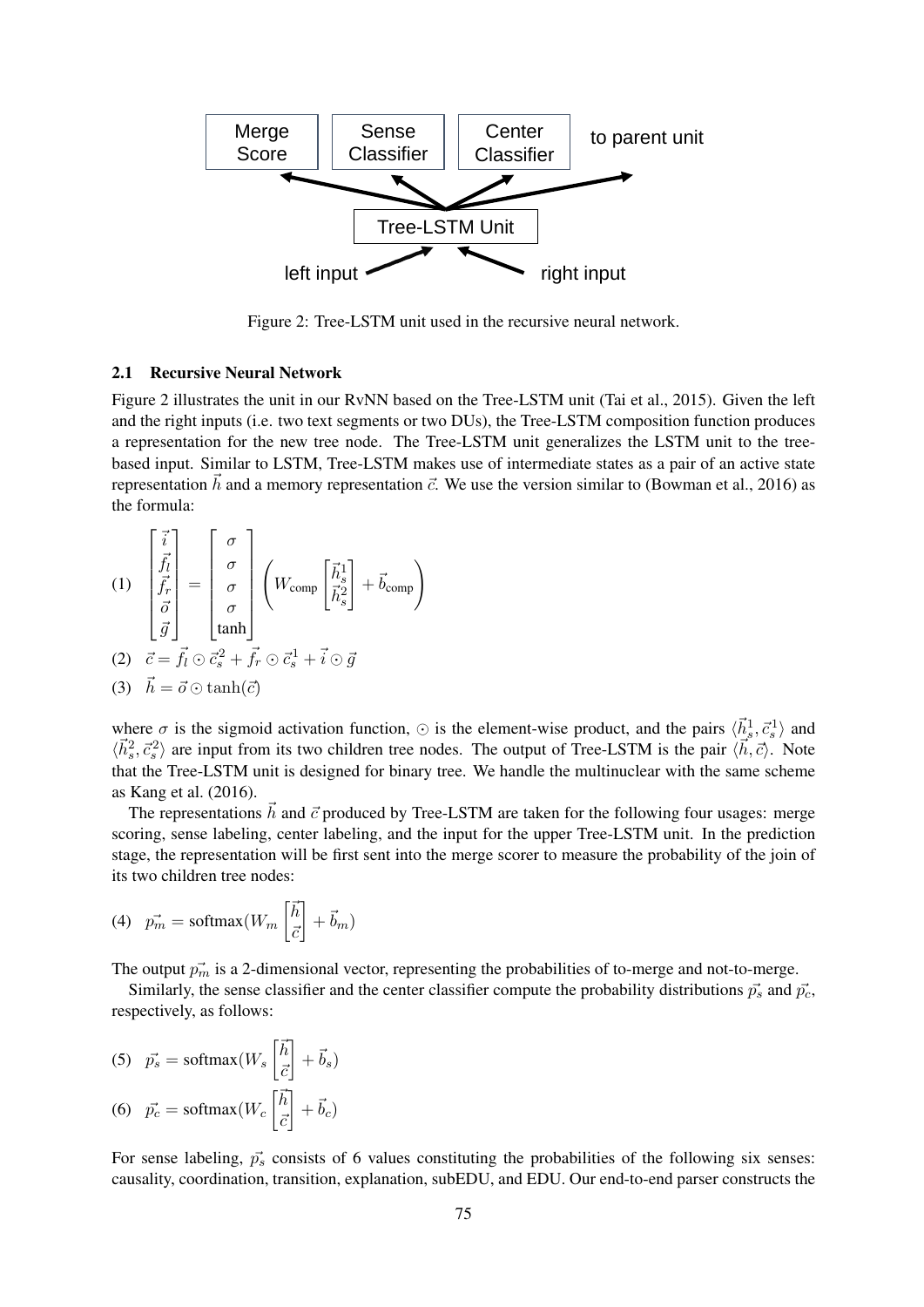discourse parse tree from the text segments, EDUs, and to non-leaf DUs in a united framework. The first four of the six senses are used to label the discourse relation between DUs, while the last two senses are used for EDU segmentation. For center labeling,  $\vec{p}_c$  consists of 3 values constituting the probabilities of the three center categories including front, latter, and equal. Center labeling is only performed on DUs.

## 2.2 Parser Training

To train the RvNN, the positive instances are the tree nodes extracted from the discourse parse trees in Chinese Discourse Treebank (CDTB) dataset developed by [Li et al. \(2014b\)](#page-4-12). On the other hand, the negative instances are derived from the ill-joined discourse trees. We select arbitrary two neighboring subtrees and merge them into a new tree. The new tree is regarded as a negative instance if it is inconsistent with the ground-truth. The losses of the merging scorer, the sense classifier, and the center classifier, denoted as  $\mathcal{L}_m$ ,  $\mathcal{L}_s$ , and  $\mathcal{L}_c$ , respectively, are measured with cross-entropy. The loss function is defined as:

(7) 
$$
\mathcal{L} = \begin{cases} \mathcal{L}_{m}, & \text{if the instance is negative} \\ \mathcal{L}_{m} + \mathcal{L}_{s} + \mathcal{L}_{c}, & \text{otherwise} \end{cases}
$$

We use stochastic gradient decent (SGD) with the learning rate of 0.1 for parameter optimization.

## 2.3 Parse Tree Construction

In the prediction stage, we construct the discourse parse tree based on the predictions made by Tree-LSTM. The Cocke–Younger–Kasami (CKY) algorithm [\(Younger, 1967\)](#page-4-13) is employed to maximize the probability of the whole parse tree. The dynamic programing algorithm simulates the recursive parsing procedure, considering local and global information jointly.

## <span id="page-3-0"></span>3 Experiments

We compare our model LSTM-RvNN with the baseline model proposed by [Kang et al. \(2016\)](#page-4-6). To the best of our knowledge, it is the only existing Chinese discourse parser at the paragraph level. We also evaluate our model given the golden EDUs. The standard evaluation tool PARSEVAL [\(Carlson et al.,](#page-4-14) [2001\)](#page-4-14) is performed to measure the F-score of the tree structure prediction.

Table [1](#page-3-2) shows the experimental results. The F-scores of EDU segmentation, parse tree construction (Structure), parse tree construction with sense labeling (+Sense), parse tree construction with center labeling (+Center), and parse tree construction with both sense and center labeling (Overall) are reported. In general, our model outperforms the baseline model in every aspect except EDU segmentation. Even so, the final discourse parse trees constructed and labeled by our model are more accurate.

| Model                     | EDU      | <b>Structure</b> |          | +Sense +Center | <b>Overall</b> |
|---------------------------|----------|------------------|----------|----------------|----------------|
| Baseline with golden EDU  |          | 52.3%            | 33.8%    | 23.9%          | 23.2%          |
| LSTM-RvNN with golden EDU |          | $64.6\%$         | $42.7\%$ | $38.5\%$       | $35.0\%$       |
| <b>Baseline</b>           | $93.8\%$ | $46.4\%$         | 28.8%    | 23.1%          | $20.0\%$       |
| LSTM-R <sub>v</sub> NN    | $87.2\%$ | $49.5\%$         | $32.6\%$ | $28.8\%$       | $26.8\%$       |

<span id="page-3-2"></span>Table 1: System performances in F-score.

# <span id="page-3-1"></span>4 Conclusion

This paper demonstrates an end-to-end Chinese discourse parser that performs the CDT-style parsing without the need of external resources such as syntactic parser. We propose a unified framework based on RvNN to model the subtasks jointly. Experimental results show our parser achieves the state-of-theart performance in the CDTB dataset. We release the source code of our parser with a ready-to-use pre-trained model for the NLP community. To the best of our knowledge, this is the first toolkit for Chinese discourse parsing.